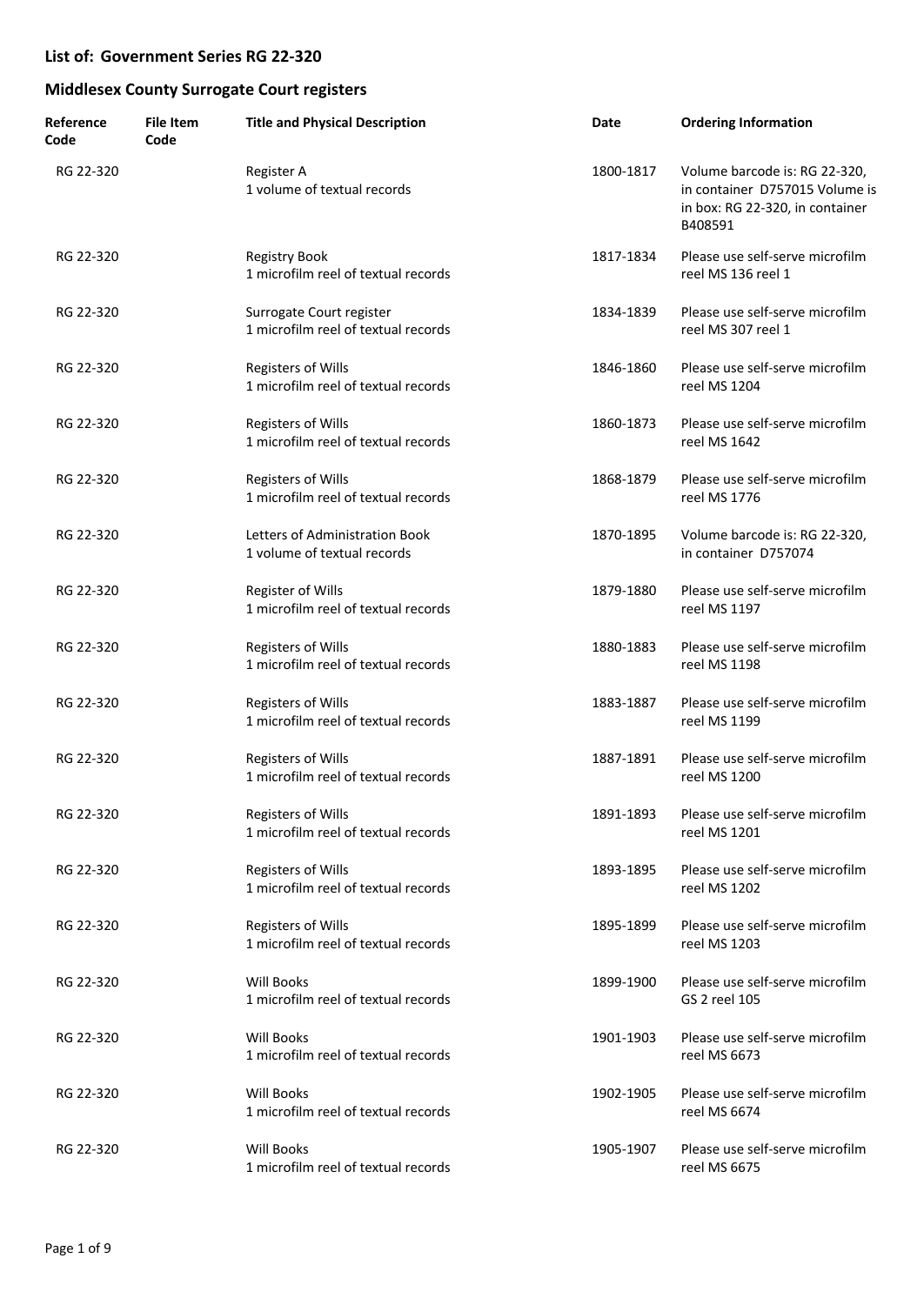| Reference<br>Code | <b>File Item</b><br>Code | <b>Title and Physical Description</b>                        | Date      | <b>Ordering Information</b>                                                                                   |
|-------------------|--------------------------|--------------------------------------------------------------|-----------|---------------------------------------------------------------------------------------------------------------|
| RG 22-320         |                          | <b>Will Books</b><br>1 microfilm reel of textual records     | 1907-1908 | Please use self-serve microfilm<br>reel MS 6676                                                               |
| RG 22-320         |                          | Will Books<br>1 microfilm reel of textual records            | 1909-1910 | Please use self-serve microfilm<br>reel MS 6677                                                               |
| RG 22-320         |                          | <b>Will Books</b><br>1 microfilm reel of textual records     | 1910-1912 | Please use self-serve microfilm<br>reel MS 6678                                                               |
| RG 22-320         |                          | Will Books<br>1 microfilm reel of textual records            | 1912-1914 | Please use self-serve microfilm<br>reel MS 6679                                                               |
| RG 22-320         |                          | Will Books<br>1 microfilm reel of textual records            | 1914-1916 | Please use self-serve microfilm<br>reel MS 6680                                                               |
| RG 22-320         |                          | Will Books<br>1 microfilm reel of textual records            | 1916-1917 | Please use self-serve microfilm<br>reel MS 6681                                                               |
| RG 22-320         |                          | <b>Will Books</b><br>1 microfilm reel of textual records     | 1917-1920 | Please use self-serve microfilm<br>reel MS 6683                                                               |
| RG 22-320         |                          | Will Books<br>1 microfilm reel of textual records            | 1920-1922 | Please use self-serve microfilm<br>reel MS 6684                                                               |
| RG 22-320         |                          | Will Books<br>1 microfilm reel of textual records            | 1922      | Please use self-serve microfilm<br>reel MS 6685                                                               |
| RG 22-320         |                          | Will Books<br>1 microfilm reel of textual records            | 1923-1924 | Please use self-serve microfilm<br>reel MS 6686                                                               |
| RG 22-320         |                          | Will Books<br>1 microfilm reel of textual records            | 1926      | Please use self-serve microfilm<br>reel MS 6688                                                               |
| RG 22-320         |                          | <b>Will Books</b><br>1 microfilm reel of textual records     | 1927      | Please use self-serve microfilm<br>reel MS 6689                                                               |
| RG 22-320         |                          | <b>Will Books</b><br>1 microfilm reel of textual records     | 1928      | Please use self-serve microfilm<br>reel MS 6690                                                               |
| RG 22-320         |                          | <b>Will Books</b><br>1 microfilm reel of textual records     | 1928-1930 | Please use self-serve microfilm<br>reel MS 6691                                                               |
| RG 22-320         |                          | Will Books<br>1 microfilm reel of textual records            | 1930      | Please use self-serve microfilm<br>reel MS 6692                                                               |
| RG 22-320         |                          | Will and Administrations Book<br>1 volume of textual records | 1931      | Volume barcode is: RG 22-320,<br>in container D014040 Volume is<br>in box: RG 22-320, in container<br>B443683 |
| RG 22-320         |                          | Will and Administrations Book<br>1 volume of textual records | 1931      | Volume barcode is: RG 22-320,<br>in container D014041 Volume is<br>in box: RG 22-320, in container<br>B443683 |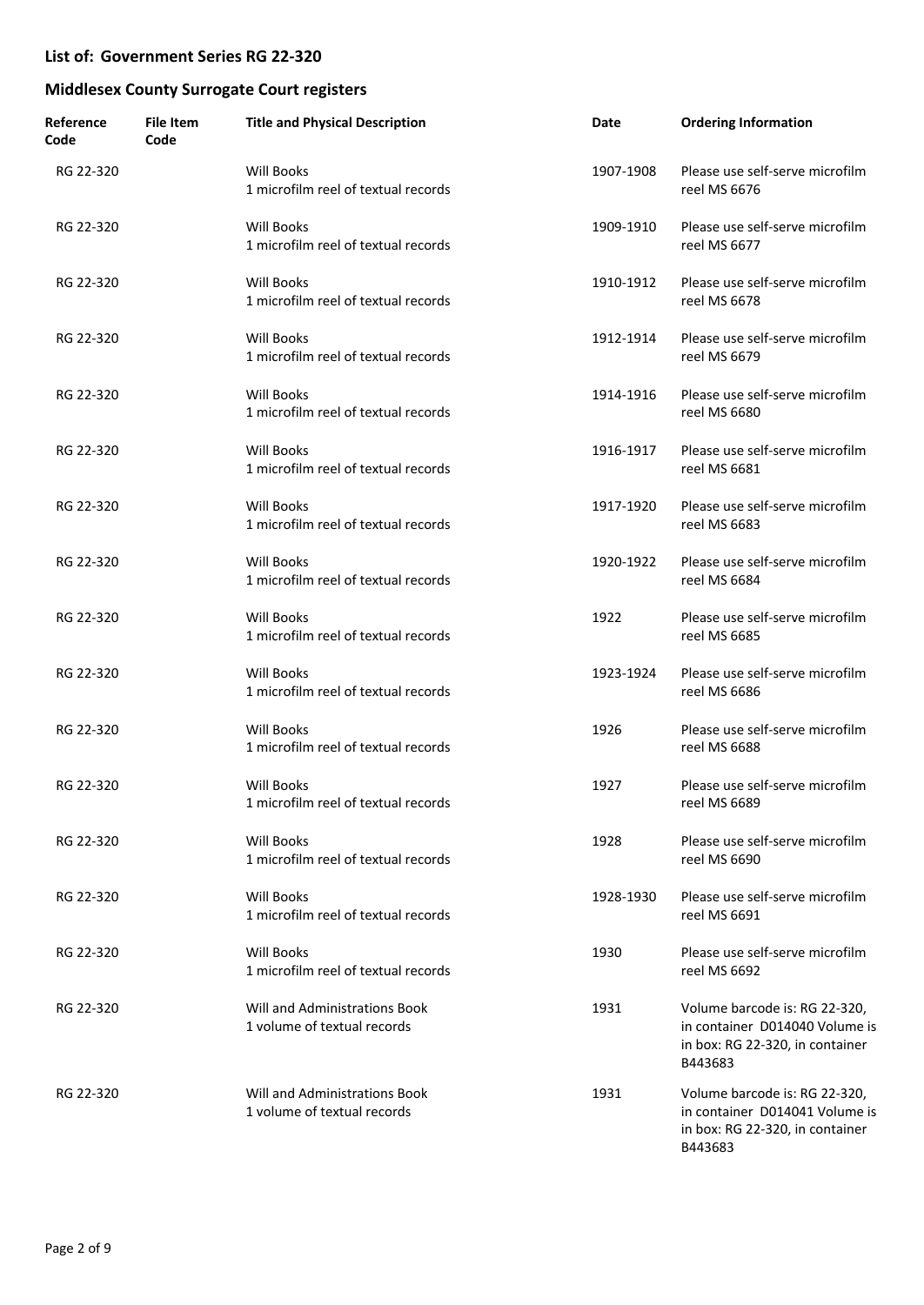| Reference<br>Code | <b>File Item</b><br>Code | <b>Title and Physical Description</b>                               | Date | <b>Ordering Information</b>                                                                                   |
|-------------------|--------------------------|---------------------------------------------------------------------|------|---------------------------------------------------------------------------------------------------------------|
| RG 22-320         |                          | Will and Administrations Book<br>1 volume of textual records        | 1932 | Volume barcode is: RG 22-320,<br>in container D014042 Volume is<br>in box: RG 22-320, in container<br>B443683 |
| RG 22-320         |                          | Will and Administrations Book<br>1 volume of textual records        | 1932 | Volume barcode is: RG 22-320,<br>in container D014043 Volume is<br>in box: RG 22-320, in container<br>B443683 |
| RG 22-320         |                          | Will and Administrations Book<br>1 volume of textual records        | 1933 | Volume barcode is: RG 22-320,<br>in container D014044 Volume is<br>in box: RG 22-320, in container<br>B443684 |
| RG 22-320         |                          | <b>Will and Administrations Book</b><br>1 volume of textual records | 1933 | Volume barcode is: RG 22-320,<br>in container D014045 Volume is<br>in box: RG 22-320, in container<br>B443684 |
| RG 22-320         |                          | Will and Administrations Book<br>1 volume of textual records        | 1934 | Volume barcode is: RG 22-320,<br>in container D014046 Volume is<br>in box: RG 22-320, in container<br>B443684 |
| RG 22-320         |                          | Will and Administrations Book<br>1 volume of textual records        | 1934 | Volume barcode is: RG 22-320,<br>in container D014047 Volume is<br>in box: RG 22-320, in container<br>B443684 |
| RG 22-320         |                          | Will and Administrations Book<br>1 volume of textual records        | 1935 | Volume barcode is: RG 22-320,<br>in container D014048 Volume is<br>in box: RG 22-320, in container<br>B443685 |
| RG 22-320         |                          | <b>Will and Administrations Book</b><br>1 volume of textual records | 1935 | Volume barcode is: RG 22-320,<br>in container D014049 Volume is<br>in box: RG 22-320, in container<br>B443685 |
| RG 22-320         |                          | Will and Administrations Book<br>1 volume of textual records        | 1936 | Volume barcode is: RG 22-320,<br>in container D014050 Volume is<br>in box: RG 22-320, in container<br>B443685 |
| RG 22-320         |                          | Will and Administrations Book<br>1 volume of textual records        | 1936 | Volume barcode is: RG 22-320,<br>in container D014051 Volume is<br>in box: RG 22-320, in container<br>B443685 |
| RG 22-320         |                          | Will and Administrations Book<br>1 volume of textual records        | 1937 | Volume barcode is: RG 22-320,<br>in container D014051 Volume is<br>in box: RG 22-320, in container<br>B443686 |
| RG 22-320         |                          | Will and Administrations Book<br>1 volume of textual records        | 1937 | Volume barcode is: RG 22-320,<br>in container D014052 Volume is<br>in box: RG 22-320, in container<br>B443686 |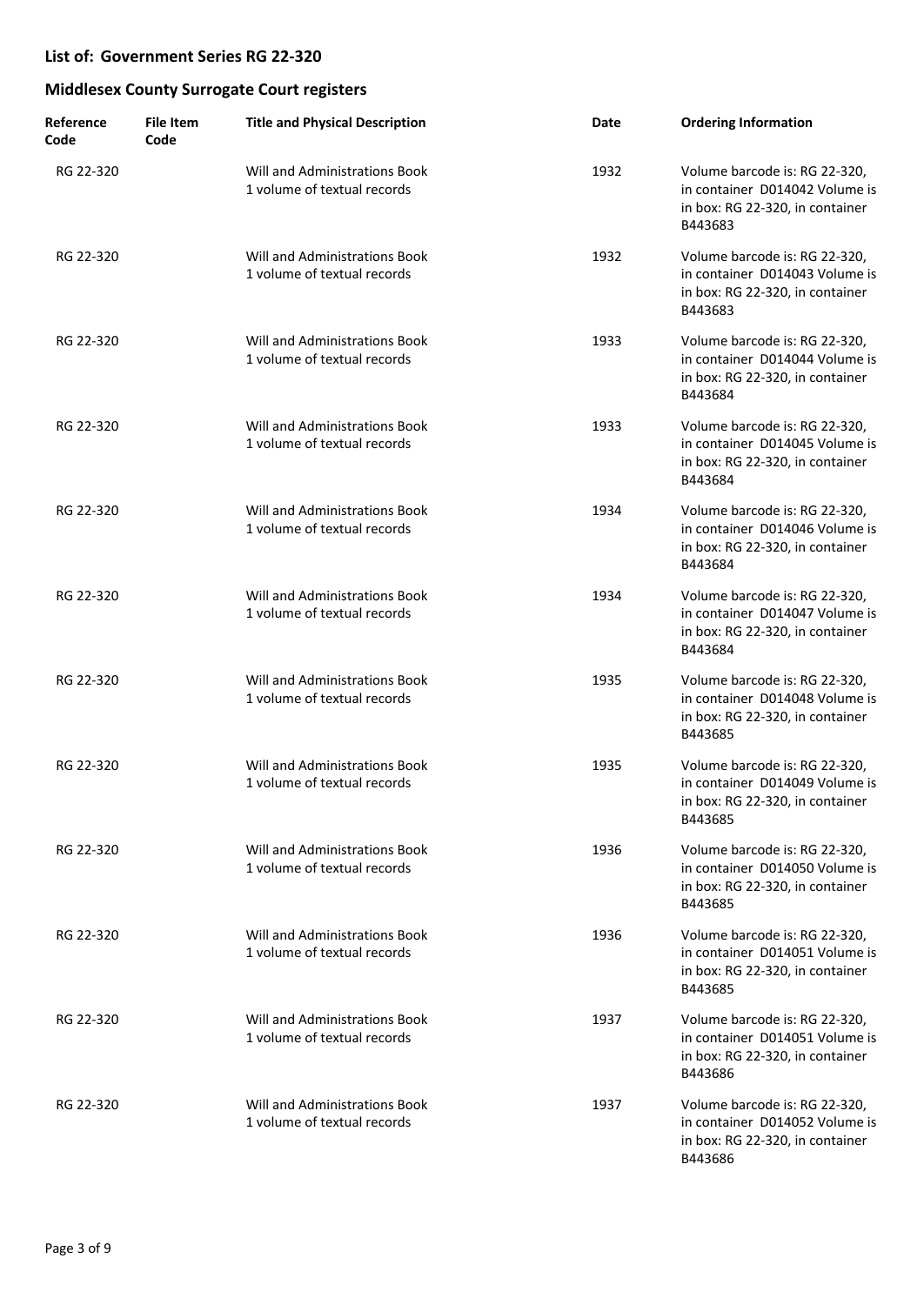| Reference<br>Code | File Item<br>Code | <b>Title and Physical Description</b>                        | Date | <b>Ordering Information</b>                                                                                   |
|-------------------|-------------------|--------------------------------------------------------------|------|---------------------------------------------------------------------------------------------------------------|
| RG 22-320         |                   | Will and Administrations Book<br>1 volume of textual records | 1938 | Volume barcode is: RG 22-320,<br>in container D014053 Volume is<br>in box: RG 22-320, in container<br>B443686 |
| RG 22-320         |                   | Will and Administrations Book<br>1 volume of textual records | 1938 | Volume barcode is: RG 22-320,<br>in container D014054 Volume is<br>in box: RG 22-320, in container<br>B443686 |
| RG 22-320         |                   | Will and Administrations Book<br>1 volume of textual records | 1939 | Volume barcode is: RG 22-320,<br>in container D014055 Volume is<br>in box: RG 22-320, in container<br>B443687 |
| RG 22-320         |                   | Will and Administrations Book<br>1 volume of textual records | 1939 | Volume barcode is: RG 22-320,<br>in container D014056 Volume is<br>in box: RG 22-320, in container<br>B443687 |
| RG 22-320         |                   | Will and Administrations Book<br>1 volume of textual records | 1940 | Volume barcode is: RG 22-320,<br>in container D014057 Volume is<br>in box: RG 22-320, in container<br>B443687 |
| RG 22-320         |                   | Will and Administrations Book<br>1 volume of textual records | 1940 | Volume barcode is: RG 22-320,<br>in container D014058 Volume is<br>in box: RG 22-320, in container<br>B443687 |
| RG 22-320         |                   | Will and Administrations Book<br>1 volume of textual records | 1941 | Volume barcode is: RG 22-320,<br>in container D014059 Volume is<br>in box: RG 22-320, in container<br>B443720 |
| RG 22-320         |                   | Will and Administrations Book<br>1 volume of textual records | 1941 | Volume barcode is: RG 22-320,<br>in container D014060 Volume is<br>in box: RG 22-320, in container<br>B443720 |
| RG 22-320         |                   | Will and Administrations Book<br>1 volume of textual records | 1942 | Volume barcode is: RG 22-320,<br>in container D014061 Volume is<br>in box: RG 22-320, in container<br>B443720 |
| RG 22-320         |                   | Will and Administrations Book<br>1 volume of textual records | 1942 | Volume barcode is: RG 22-320,<br>in container D014062 Volume is<br>in box: RG 22-320, in container<br>B443720 |
| RG 22-320         |                   | Will and Administrations Book<br>1 volume of textual records | 1943 | Volume barcode is: RG 22-320,<br>in container D014063 Volume is<br>in box: RG 22-320, in container<br>B443721 |
| RG 22-320         |                   | Will and Administrations Book<br>1 volume of textual records | 1943 | Volume barcode is: RG 22-320,<br>in container D014064 Volume is<br>in box: RG 22-320, in container<br>B443721 |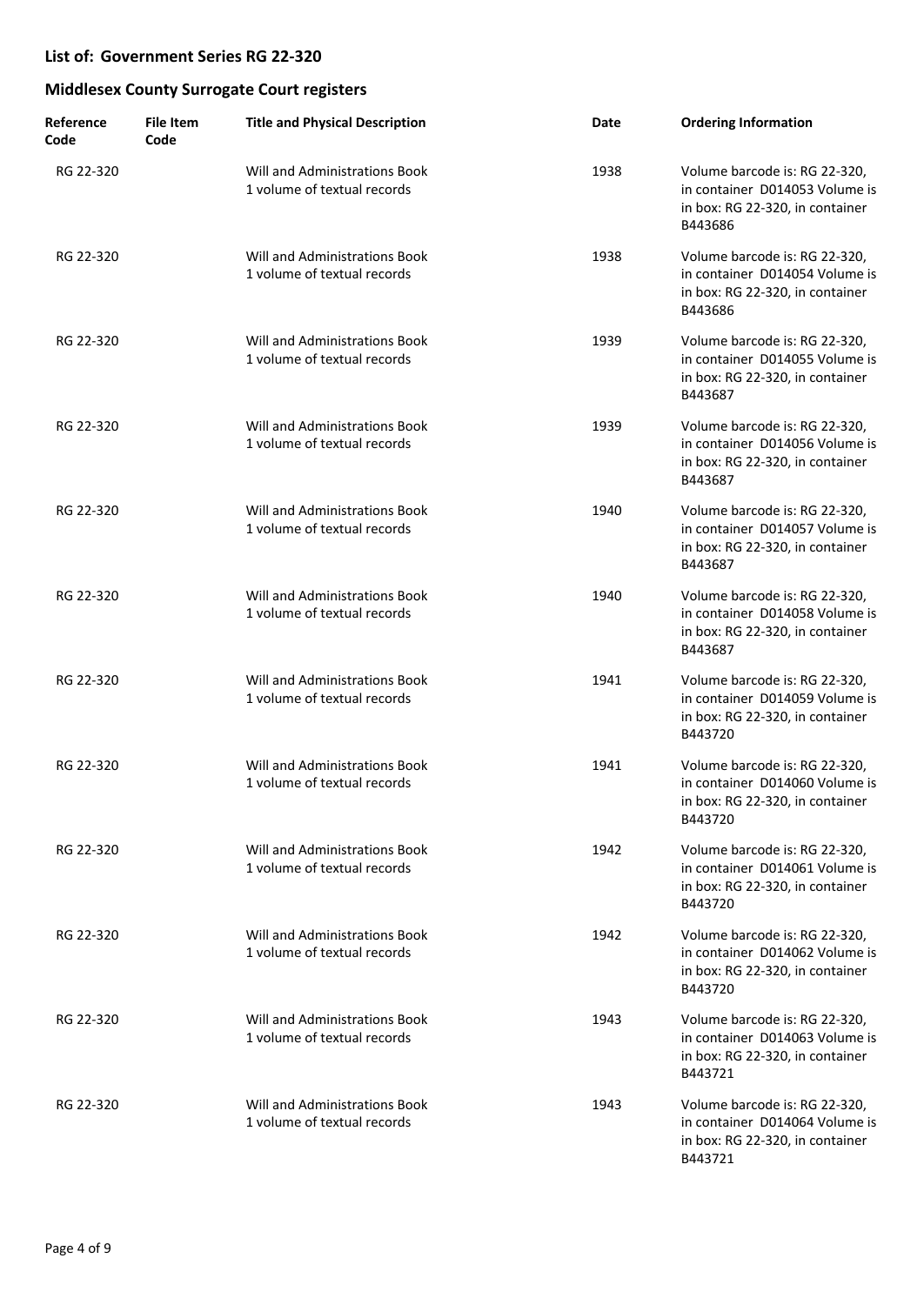| Reference<br>Code | <b>File Item</b><br>Code | <b>Title and Physical Description</b>                        | Date | <b>Ordering Information</b>                                                                                   |
|-------------------|--------------------------|--------------------------------------------------------------|------|---------------------------------------------------------------------------------------------------------------|
| RG 22-320         |                          | Will and Administrations Book<br>1 volume of textual records | 1944 | Volume barcode is: RG 22-320,<br>in container D014065 Volume is<br>in box: RG 22-320, in container<br>B443721 |
| RG 22-320         |                          | Will and Administrations Book<br>1 volume of textual records | 1944 | Volume barcode is: RG 22-320,<br>in container D014066 Volume is<br>in box: RG 22-320, in container<br>B443721 |
| RG 22-320         |                          | Will and Administrations Book<br>1 volume of textual records | 1945 | Volume barcode is: RG 22-320,<br>in container D014068 Volume is<br>in box: RG 22-320, in container<br>B443722 |
| RG 22-320         |                          | Will and Administrations Book<br>1 volume of textual records | 1945 | Volume barcode is: RG 22-320,<br>in container D014069 Volume is<br>in box: RG 22-320, in container<br>B443722 |
| RG 22-320         |                          | Will and Administrations Book<br>1 volume of textual records | 1946 | Volume barcode is: RG 22-320,<br>in container D014070 Volume is<br>in box: RG 22-320, in container<br>B443723 |
| RG 22-320         |                          | Will and Administrations Book<br>1 volume of textual records | 1946 | Volume barcode is: RG 22-320,<br>in container D014071 Volume is<br>in box: RG 22-320, in container<br>B443723 |
| RG 22-320         |                          | Will and Administrations Book<br>1 volume of textual records | 1947 | Volume barcode is: RG 22-320,<br>in container D014072 Volume is<br>in box: RG 22-320, in container<br>B443724 |
| RG 22-320         |                          | Will and Administrations Book<br>1 volume of textual records | 1947 | Volume barcode is: RG 22-320,<br>in container D014073 Volume is<br>in box: RG 22-320, in container<br>B443724 |
| RG 22-320         |                          | Will and Administrations Book<br>1 volume of textual records | 1948 | Volume barcode is: RG 22-320,<br>in container D014075 Volume is<br>in box: RG 22-320, in container<br>B443725 |
| RG 22-320         |                          | Will and Administrations Book<br>1 volume of textual records | 1948 | Volume barcode is: RG 22-320,<br>in container D014076 Volume is<br>in box: RG 22-320, in container<br>B443725 |
| RG 22-320         |                          | Will and Administrations Book<br>1 volume of textual records | 1949 | Volume barcode is: RG 22-320,<br>in container D014074 Volume is<br>in box: RG 22-320, in container<br>B443724 |
| RG 22-320         |                          | Will and Administrations Book<br>1 volume of textual records | 1949 | Volume barcode is: RG 22-320,<br>in container D014077 Volume is<br>in box: RG 22-320, in container<br>B443725 |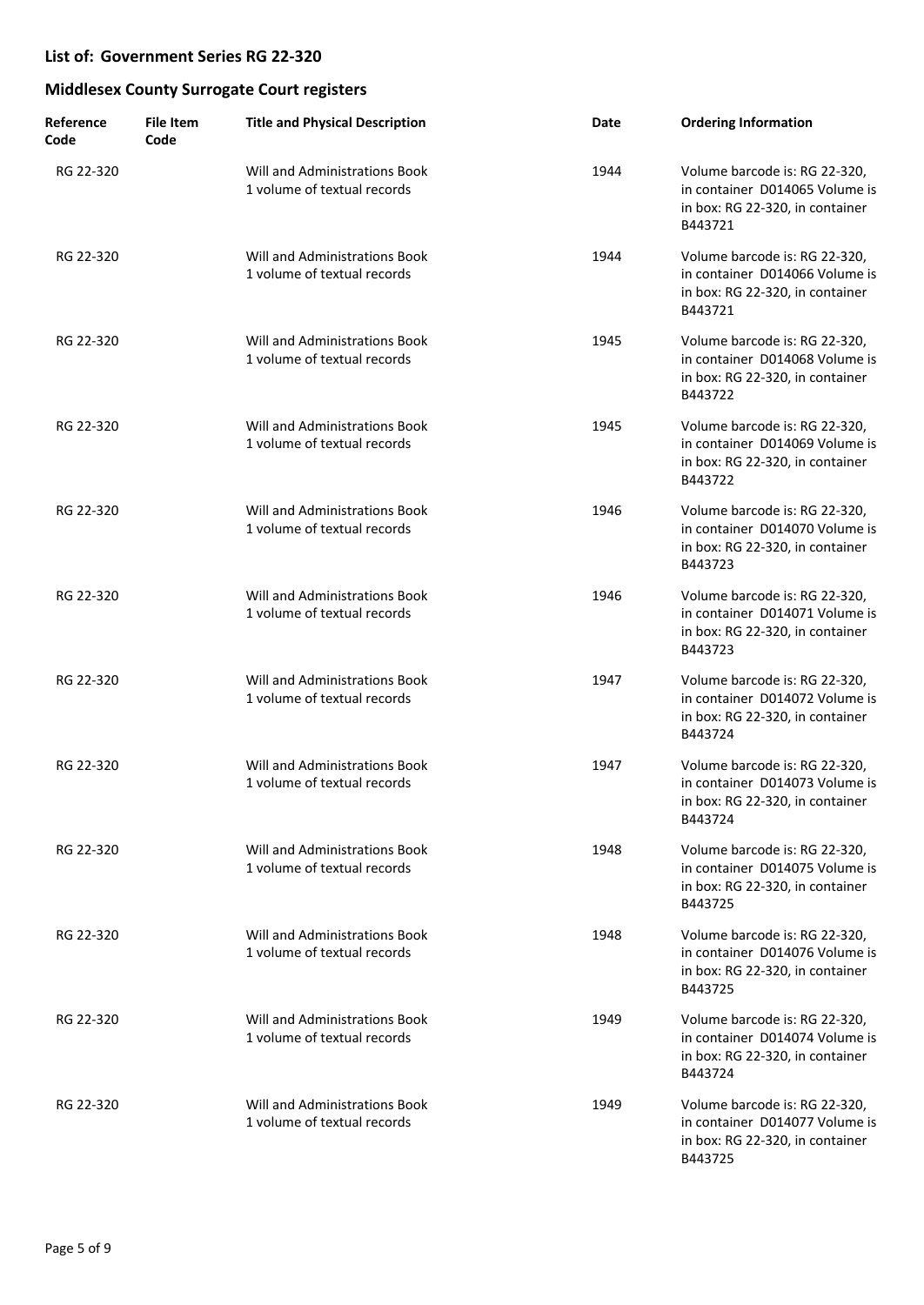| Reference<br>Code | <b>File Item</b><br>Code | <b>Title and Physical Description</b>                        | Date | <b>Ordering Information</b>                                                                                   |
|-------------------|--------------------------|--------------------------------------------------------------|------|---------------------------------------------------------------------------------------------------------------|
| RG 22-320         |                          | Will and Administrations Book<br>1 volume of textual records | 1950 | Volume barcode is: RG 22-320,<br>in container D014078 Volume is<br>in box: RG 22-320, in container<br>B443726 |
| RG 22-320         |                          | Will and Administrations Book<br>1 volume of textual records | 1950 | Volume barcode is: RG 22-320,<br>in container D014079 Volume is<br>in box: RG 22-320, in container<br>B443726 |
| RG 22-320         |                          | Will and Administrations Book<br>1 volume of textual records | 1951 | Volume barcode is: RG 22-320,<br>in container D014080 Volume is<br>in box: RG 22-320, in container<br>B443727 |
| RG 22-320         |                          | Will and Administrations Book<br>1 volume of textual records | 1951 | Volume barcode is: RG 22-320,<br>in container D014081 Volume is<br>in box: RG 22-320, in container<br>B443727 |
| RG 22-320         |                          | Will and Administrations Book<br>1 volume of textual records | 1952 | Volume barcode is: RG 22-320,<br>in container D014082 Volume is<br>in box: RG 22-320, in container<br>B443733 |
| RG 22-320         |                          | Will and Administrations Book<br>1 volume of textual records | 1952 | Volume barcode is: RG 22-320,<br>in container D014083 Volume is<br>in box: RG 22-320, in container<br>B443733 |
| RG 22-320         |                          | Will and Administrations Book<br>1 volume of textual records | 1953 | Volume barcode is: RG 22-320,<br>in container D014084 Volume is<br>in box: RG 22-320, in container<br>B443734 |
| RG 22-320         |                          | Will and Administrations Book<br>1 volume of textual records | 1953 | Volume barcode is: RG 22-320,<br>in container D014085 Volume is<br>in box: RG 22-320, in container<br>B443734 |
| RG 22-320         |                          | Will and Administrations Book<br>1 volume of textual records | 1954 | Volume barcode is: RG 22-320,<br>in container D014086 Volume is<br>in box: RG 22-320, in container<br>B443734 |
| RG 22-320         |                          | Will and Administrations Book<br>1 volume of textual records | 1954 | Volume barcode is: RG 22-320,<br>in container D014087 Volume is<br>in box: RG 22-320, in container<br>B443735 |
| RG 22-320         |                          | Will and Administrations Book<br>1 volume of textual records | 1955 | Volume barcode is: RG 22-320,<br>in container D014088 Volume is<br>in box: RG 22-320, in container<br>B443735 |
| RG 22-320         |                          | Will and Administrations Book<br>1 volume of textual records | 1955 | Volume barcode is: RG 22-320,<br>in container D014089 Volume is<br>in box: RG 22-320, in container<br>B443735 |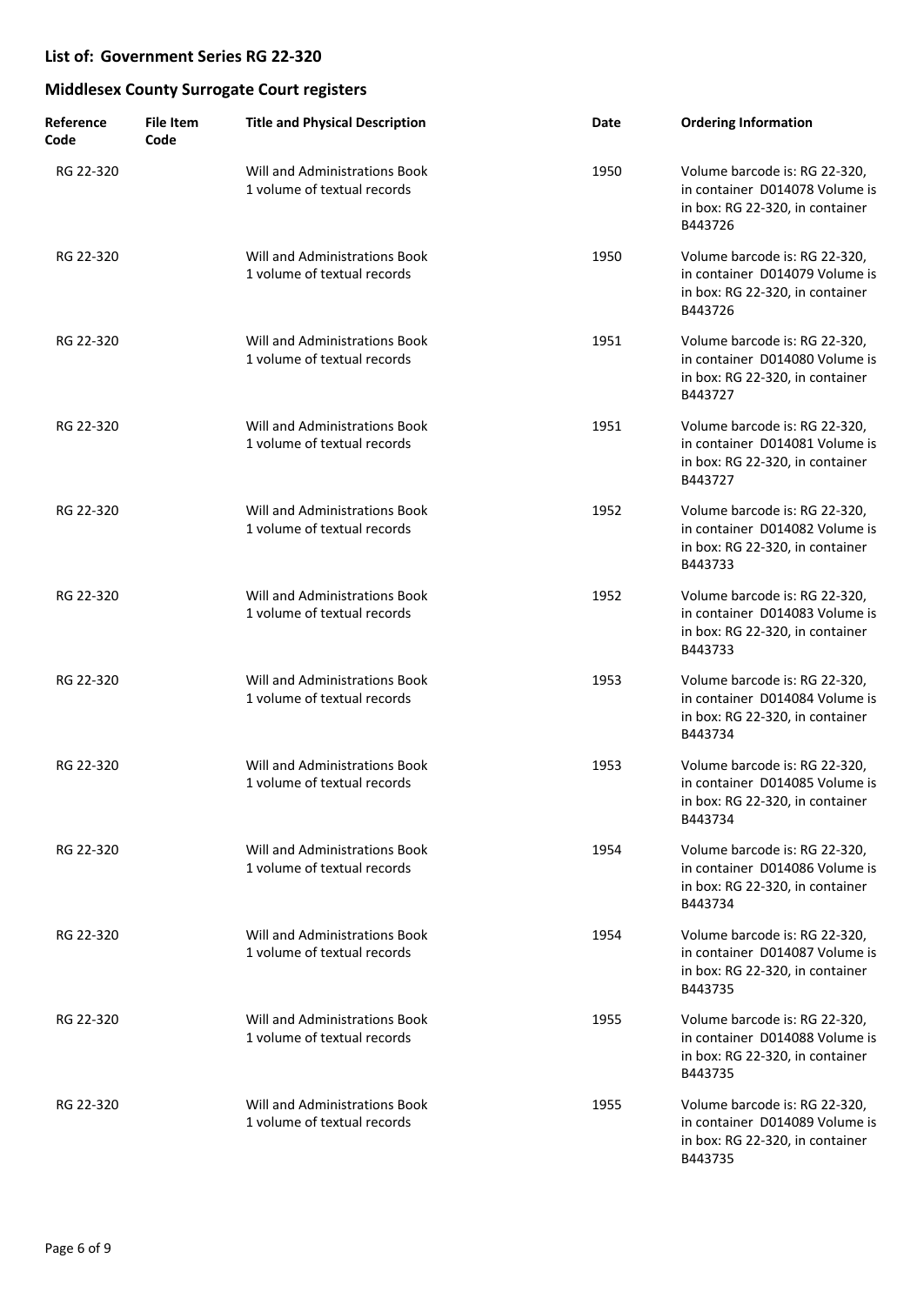| Reference<br>Code | File Item<br>Code | <b>Title and Physical Description</b>                        | Date | <b>Ordering Information</b>                                                                                   |
|-------------------|-------------------|--------------------------------------------------------------|------|---------------------------------------------------------------------------------------------------------------|
| RG 22-320         |                   | Will and Administrations Book<br>1 volume of textual records | 1956 | Volume barcode is: RG 22-320,<br>in container D014090 Volume is<br>in box: RG 22-320, in container<br>B443736 |
| RG 22-320         |                   | Will and Administrations Book<br>1 volume of textual records | 1956 | Volume barcode is: RG 22-320,<br>in container D014091 Volume is<br>in box: RG 22-320, in container<br>B443736 |
| RG 22-320         |                   | Will and Administrations Book<br>1 volume of textual records | 1957 | Volume barcode is: RG 22-320,<br>in container D014092 Volume is<br>in box: RG 22-320, in container<br>B443736 |
| RG 22-320         |                   | Will and Administrations Book<br>1 volume of textual records | 1957 | Volume barcode is: RG 22-320,<br>in container D014093 Volume is<br>in box: RG 22-320, in container<br>B443737 |
| RG 22-320         |                   | Will and Administrations Book<br>1 volume of textual records | 1958 | Volume barcode is: RG 22-320,<br>in container D014094 Volume is<br>in box: RG 22-320, in container<br>B443737 |
| RG 22-320         |                   | Will and Administrations Book<br>1 volume of textual records | 1958 | Volume barcode is: RG 22-320,<br>in container D014095 Volume is<br>in box: RG 22-320, in container<br>B443738 |
| RG 22-320         |                   | Will and Administrations Book<br>1 volume of textual records | 1959 | Volume barcode is: RG 22-320,<br>in container D014096 Volume is<br>in box: RG 22-320, in container<br>B443738 |
| RG 22-320         |                   | Will and Administrations Book<br>1 volume of textual records | 1959 | Volume barcode is: RG 22-320,<br>in container D014097 Volume is<br>in box: RG 22-320, in container<br>B443739 |
| RG 22-320         |                   | Will and Administrations Book<br>1 volume of textual records | 1960 | Volume barcode is: RG 22-320,<br>in container D014098 Volume is<br>in box: RG 22-320, in container<br>B443739 |
| RG 22-320         |                   | Will and Administrations Book<br>1 volume of textual records | 1960 | Volume barcode is: RG 22-320,<br>in container D014099 Volume is<br>in box: RG 22-320, in container<br>B443740 |
| RG 22-320         |                   | Will and Administrations Book<br>1 volume of textual records | 1961 | Volume barcode is: RG 22-320,<br>in container D014100 Volume is<br>in box: RG 22-320, in container<br>B443740 |
| RG 22-320         |                   | Will and Administrations Book<br>1 volume of textual records | 1961 | Volume barcode is: RG 22-320,<br>in container D014101 Volume is<br>in box: RG 22-320, in container<br>B443741 |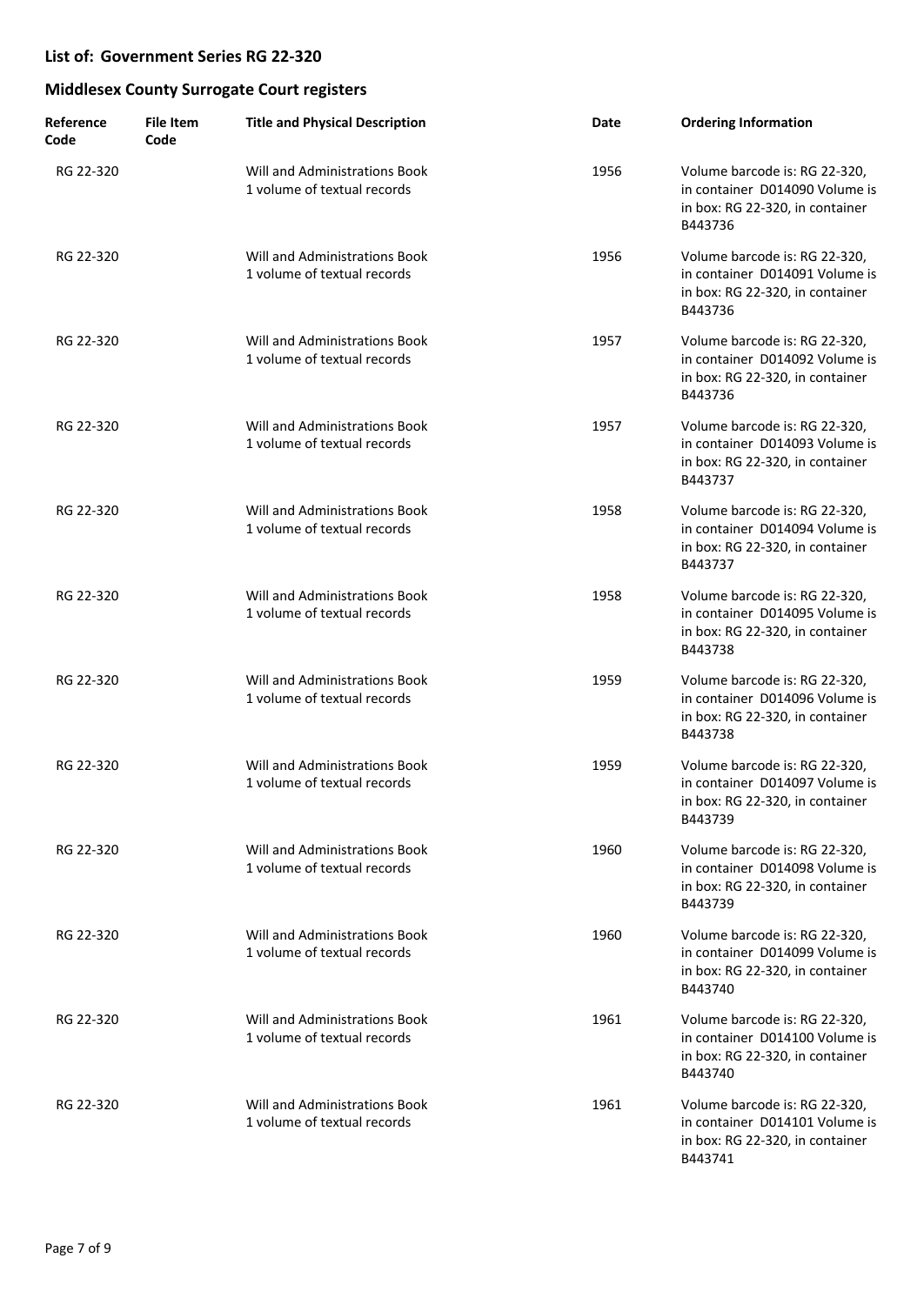| Reference<br>Code | <b>File Item</b><br>Code | <b>Title and Physical Description</b>                               | Date | <b>Ordering Information</b>                                                                                   |
|-------------------|--------------------------|---------------------------------------------------------------------|------|---------------------------------------------------------------------------------------------------------------|
| RG 22-320         |                          | Will and Administrations Book<br>1 volume of textual records        | 1961 | Volume barcode is: RG 22-320,<br>in container D014102 Volume is<br>in box: RG 22-320, in container<br>B443741 |
| RG 22-320         |                          | Will and Administrations Book<br>1 volume of textual records        | 1962 | Volume barcode is: RG 22-320,<br>in container D014103 Volume is<br>in box: RG 22-320, in container<br>B443742 |
| RG 22-320         |                          | Will and Administrations Book<br>1 volume of textual records        | 1962 | Volume barcode is: RG 22-320,<br>in container D014104 Volume is<br>in box: RG 22-320, in container<br>B443742 |
| RG 22-320         |                          | <b>Will and Administrations Book</b><br>1 volume of textual records | 1962 | Volume barcode is: RG 22-320,<br>in container D014105 Volume is<br>in box: RG 22-320, in container<br>B443743 |
| RG 22-320         |                          | Will and Administrations Book<br>1 volume of textual records        | 1963 | Volume barcode is: RG 22-320,<br>in container D014106 Volume is<br>in box: RG 22-320, in container<br>B443743 |
| RG 22-320         |                          | Will and Administrations Book<br>1 volume of textual records        | 1963 | Volume barcode is: RG 22-320,<br>in container D014107 Volume is<br>in box: RG 22-320, in container<br>B443744 |
| RG 22-320         |                          | Will and Administrations Book<br>1 volume of textual records        | 1963 | Volume barcode is: RG 22-320,<br>in container D014108 Volume is<br>in box: RG 22-320, in container<br>B443744 |
| RG 22-320         |                          | <b>Will and Administrations Book</b><br>1 volume of textual records | 1964 | Volume barcode is: RG 22-320,<br>in container D014109 Volume is<br>in box: RG 22-320, in container<br>B443745 |
| RG 22-320         |                          | Will and Administrations Book<br>1 volume of textual records        | 1964 | Volume barcode is: RG 22-320,<br>in container D014110 Volume is<br>in box: RG 22-320, in container<br>B443745 |
| RG 22-320         |                          | <b>Will and Administrations Book</b><br>1 volume of textual records | 1964 | Volume barcode is: RG 22-320,<br>in container D014111 Volume is<br>in box: RG 22-320, in container<br>B443746 |
| RG 22-320         |                          | Will and Administrations Book<br>1 volume of textual records        | 1965 | Volume barcode is: RG 22-320,<br>in container D014112 Volume is<br>in box: RG 22-320, in container<br>B443746 |
| RG 22-320         |                          | Will and Administrations Book<br>1 volume of textual records        | 1965 | Item is located in RG 22-320<br>Item is located in RG 22-320, in<br>container B408556                         |